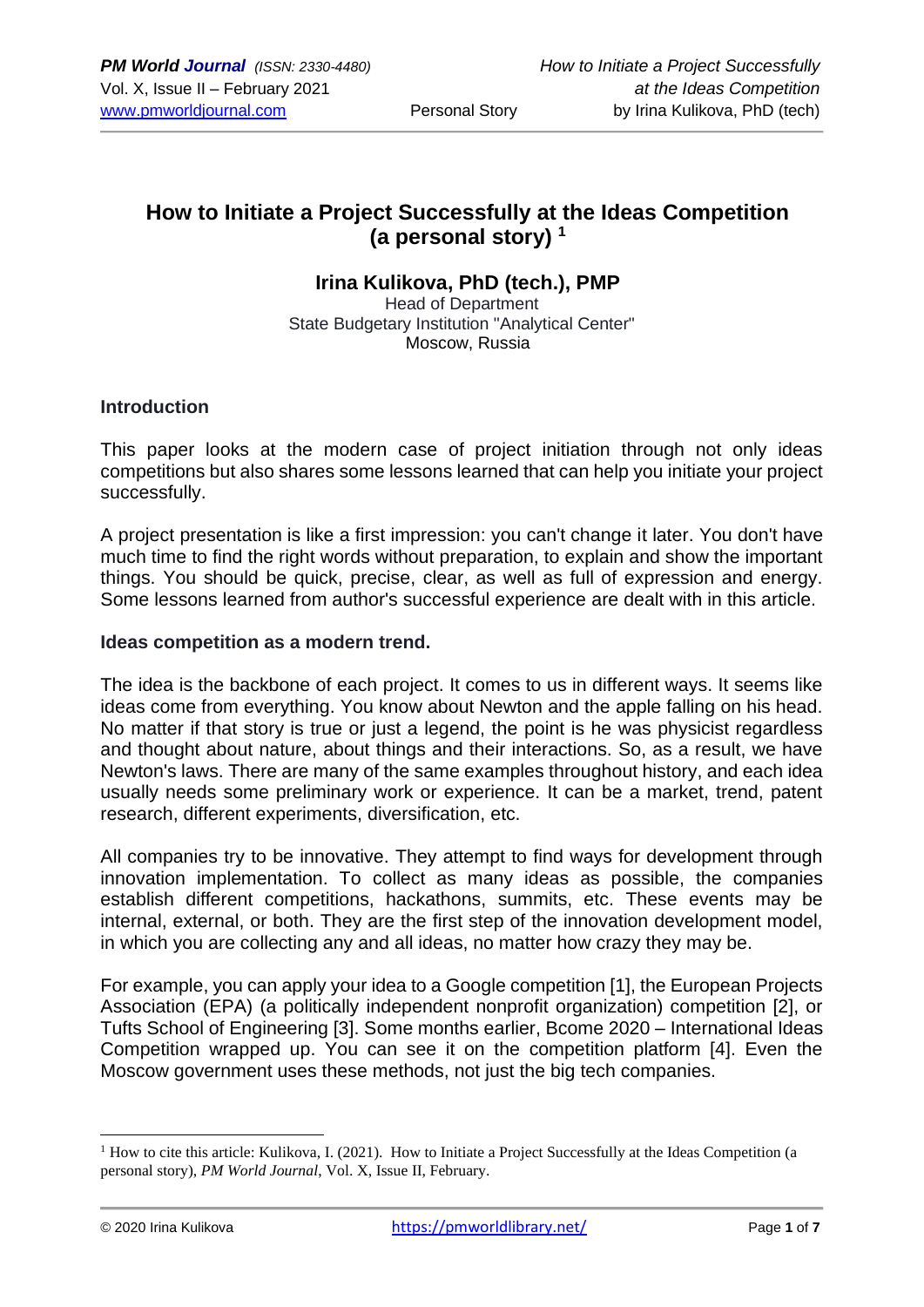Of course, the competition organizer should be respectable and honest. Only in this case can you be sure that your idea will not be stolen. Unfortunately, it is technically possible.

#### **My story. The way to win.**

Last summer, I took part in an ideas competition. This project ideas competition had come from the Complex of Economic Policy and Property and Land Relations of the Moscow Government for the first time. This Complex includes more than 20 organizations. Each employee from each organization could participate in the competition. It was exciting; practically all of us thought about giving it a shot. The main question was, "What is the best idea I have to offer?" Some of us were trying to bring not only one but several. Finally, more than five hundred ideas had been submitted. All of them were different, but each one fell under the following nominations:

- **The best socially-conscious project:**
- **The best business process improvement project;**
- **The best economic development project.**

The competition had three stages of selection:

In the first stage, the selection was made by the heads of project offices and organizations; as a result, ideas had been selected for employees to vote on.

In the second stage, the staff of Executive authorities and their subordinate organizations selected the ideas. The result was fifteen finalists for the Complex (three winners in each Complex Department).

In the third stage, a full-time round of the competition was held in which the winners of the second stage took part. The competition commission of the Complex decision chose the winner in each nomination. As a result, we had three ideas in the three categories, and one idea received the "audience award."

Further, project passports had been prepared for the winning projects, and the project initiation procedure was carried out.

Reaching the final round was a pleasant surprise for me. When I submitted the project to the competition, I was not thinking about winning. It was very nice that people believed in and voted for my idea.

Following this, we met with the Moscow Government Minister (Head of the Economic Policy and Development Moscow Department) for morning tea, discussed our projects, and received useful tips on preparing for the face-to-face tour.

Later, the Department organized a pre-defense of projects, which was very useful because we practiced speeches and answers to questions about the project.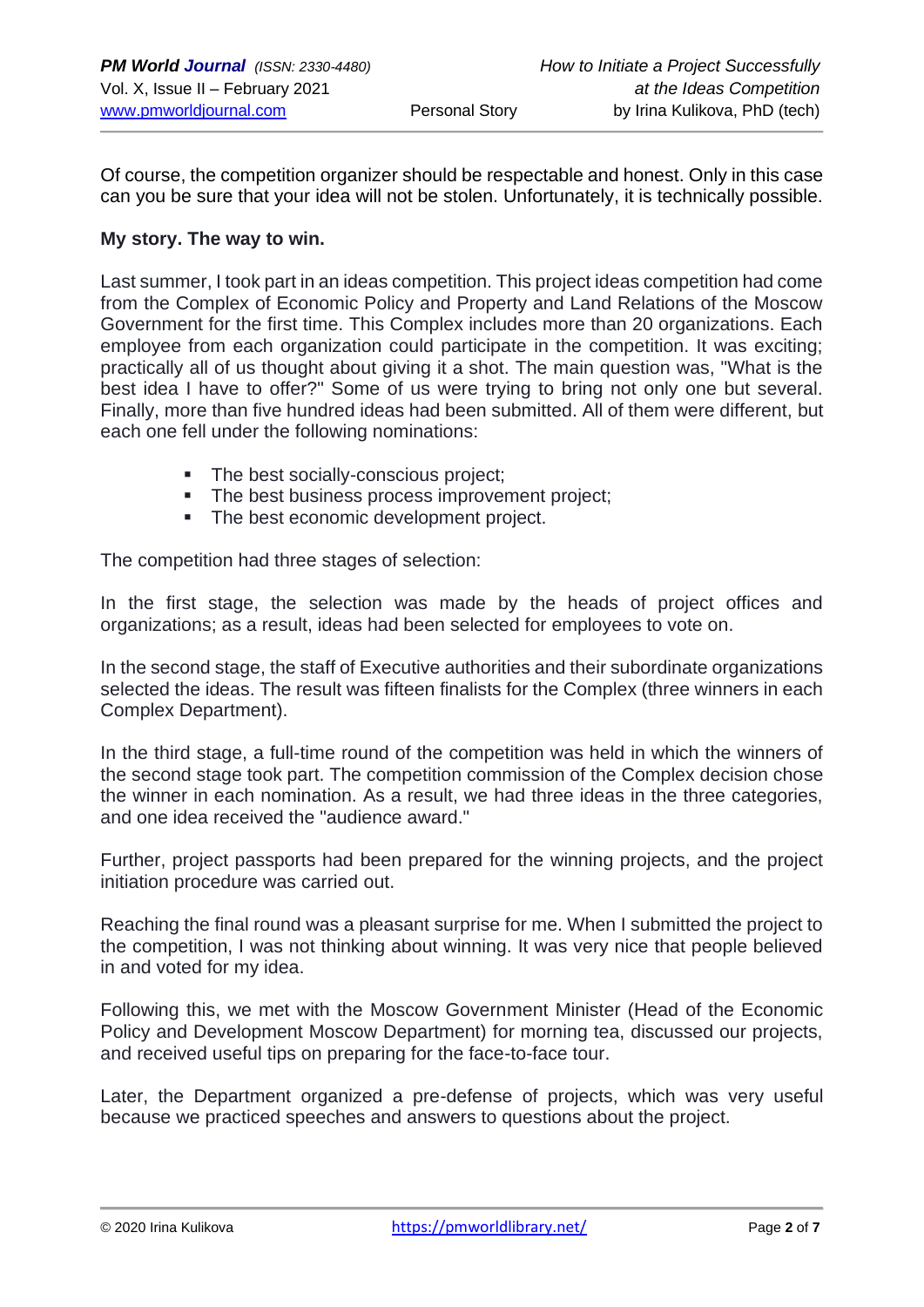All this was also cool because we were working remotely for several months, and it even became unusual getting to see people in real life, not through a monitor.

The full-time tour took place in a beautiful, modern hall, in a festive and pleasant atmosphere [5].



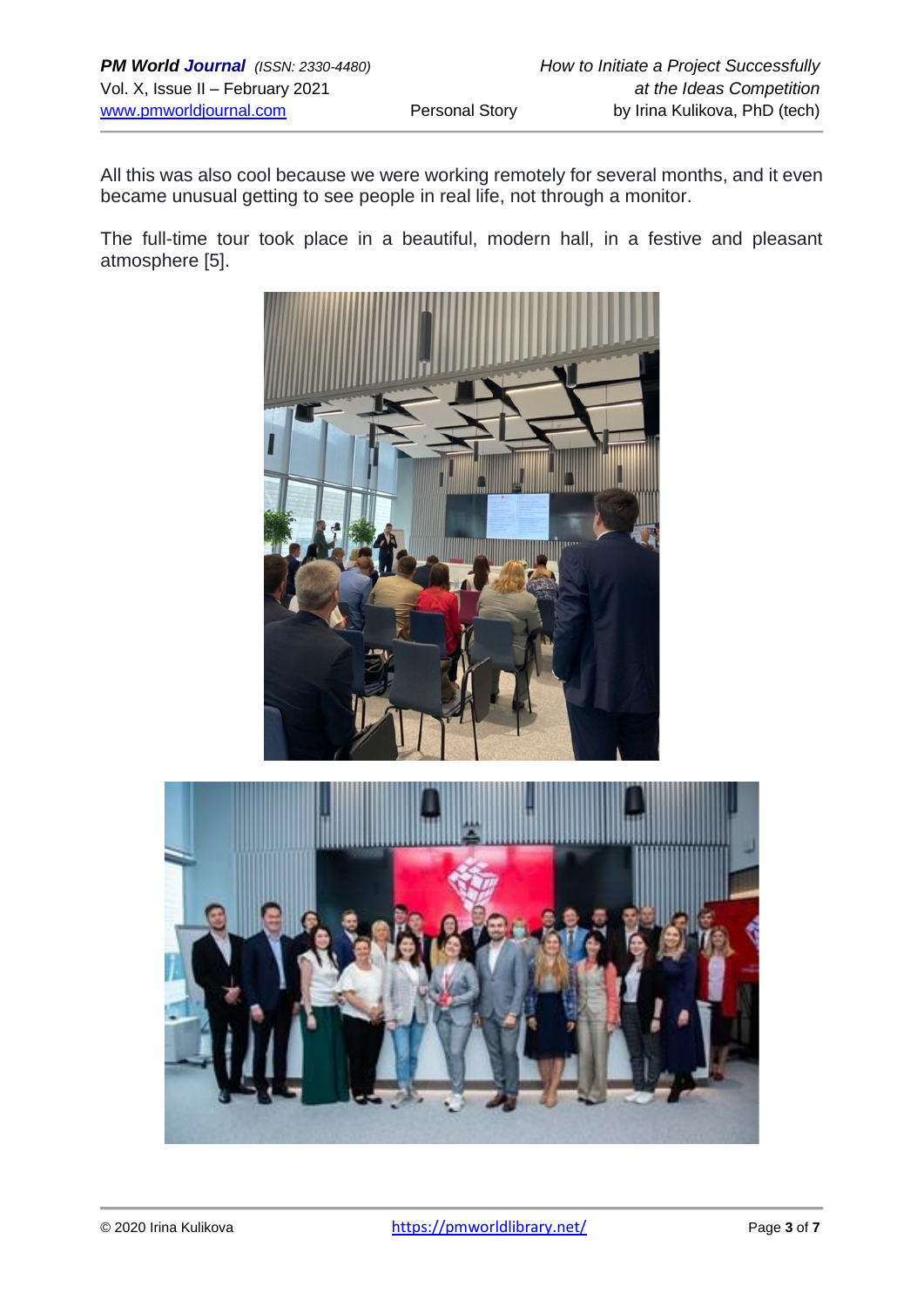We showed up, answered questions, and then waited for the results of the jury's vote. My project won in the second category as the best project to improve business processes and working conditions.



Since the competition, I have already drawn up and presented the project implementation plan and budget. I received a certificate of the winner from the Head of the Complex and the Deputy Mayor of Moscow.

My project was an information systems navigator that includes an IDM system. The implementation of this project had included not only the creation of an information system. It is also about the integration of existing information systems in a common space, while further including the formalization and transparency of all processes, projects, and individual actions.

It is the next level of organizational development.

Winning the competition and being able to implement such a project is not only an interesting experience but also a responsibility. The project is public, and a large number of people are watching the progress of its implementation. Information about the competition and the project was published not only on the internal corporate portal but also on social networks.

Today, the project has been completed. During the implementation, I combined traditional project management with flexible technologies, which include tools such as Kanban and Scrum.

What helped me win?

1. The presence of the idea of the desired project. My idea was aimed at solving a real problem in a complex. To have such an idea, you need to observe existing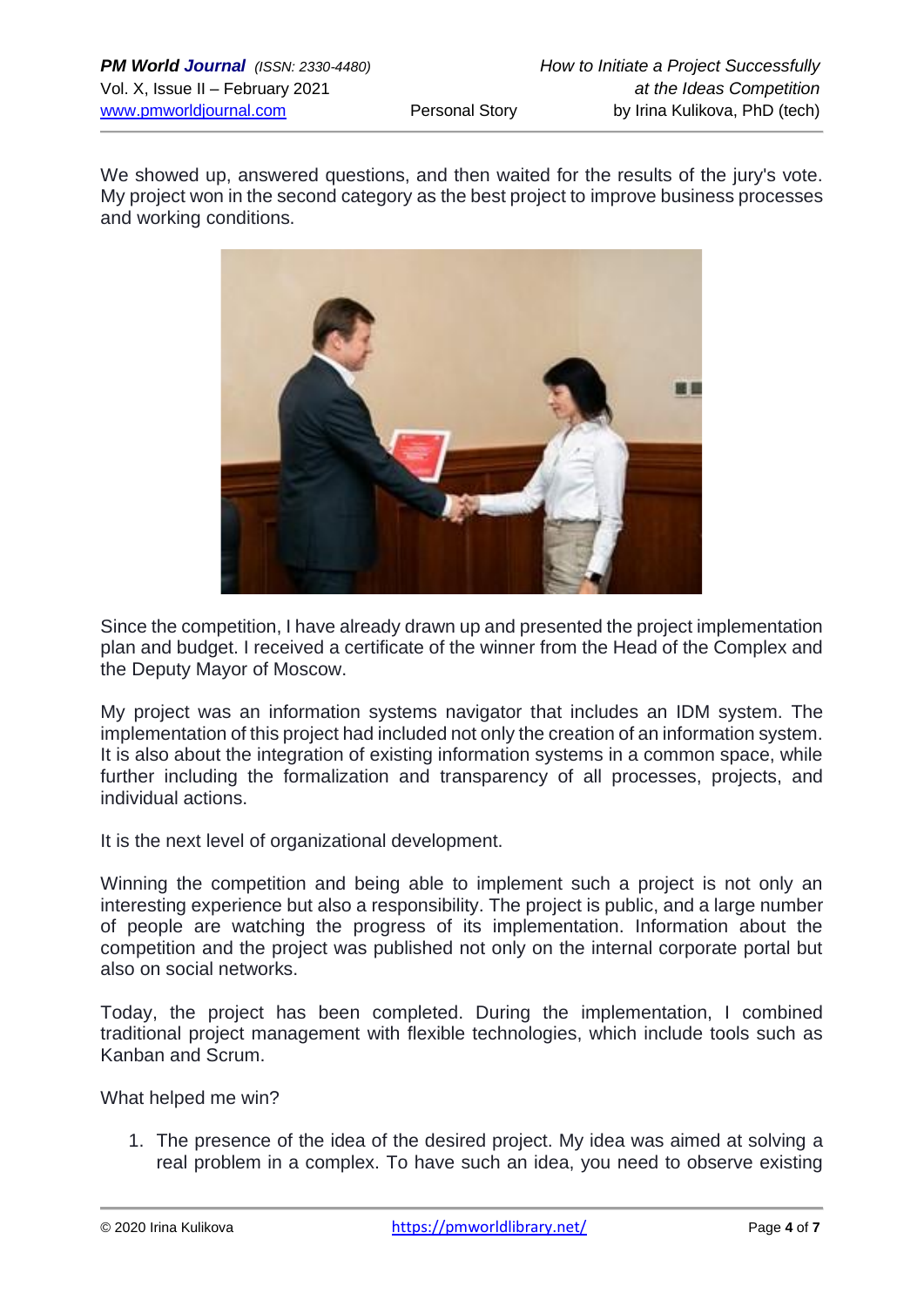processes, think about what can be improved in them, analyze current trends in business, technology, society, the experience of other companies, and begin to see things from a different point of view; then, just let your imagination run (links to individual sources). Some of its basics are reflected in my presentation at the Business Analysis Virtual PMI Conference, 2018.

2. A well-prepared presentation. What does it mean? The project takes on features when the idea develops into a plan. The same idea can lead to completely different projects. Therefore, you need to be clear about what you will get in the end, when, and by what means. The presentation clearly showed the problem (the current state of the situation) and its negative effect on the work of the Complex as a whole and on each employee separately. As evidence, not only examples of work discomfort are given but also figures on how negatively the current situation affects labor efficiency. The idea had a clearly defined goal, objectives, and ways to achieve it. A top-level assessment of implementation costs was carried out. The perspective and economic effect of the implementation of the idea is shown, expressed in specific values of performance indicators and money (in this case, it was about reducing costs). In addition, the presentation had a clear structure, a visual component, and was not overloaded with text and numbers, which usually affects presentations. All this was laid out in a corporate style. Actually, the idea and presentation ensured victory in the voting and reaching the final.

Therefore, to prepare the presentation of the idea, I recommend the following main sections:

- **EXEDENT** Showing the problem (in its current state), preferably in numbers. For example, I gave data on the timing of obtaining information on systems and the timing of obtaining access to them.
- Proposed solution (vision, goal, tasks, state, and effects). As a result, it is also good to give figures here. For example, I calculated the cost reduction and cost savings due to reasonable planning of work, which becomes possible with the availability of information.
- Now you need to identify the needs of the project. For example, I indicated the necessary licenses for product development, server resources, as well as the specialists that are needed for the successful implementation of the project.
- When everything is clear with the needs, you have to show specifically how the product will develop, the main steps. That is, you need to present a generalized implementation plan. My entire product was divided into functional modules, which were gradually built up and formed a complete product. That is, from MVP to a full-fledged product.
- Next, provide a calculation of the economic iustification for the feasibility of the project, taking into account the development costs.
- Add the benefits description, and you'll get a fine project proposal.
- 3. Since the final was a face-to-face round, in addition to well-developed ideas and presentations, it was important to present them well so as to inspire and interest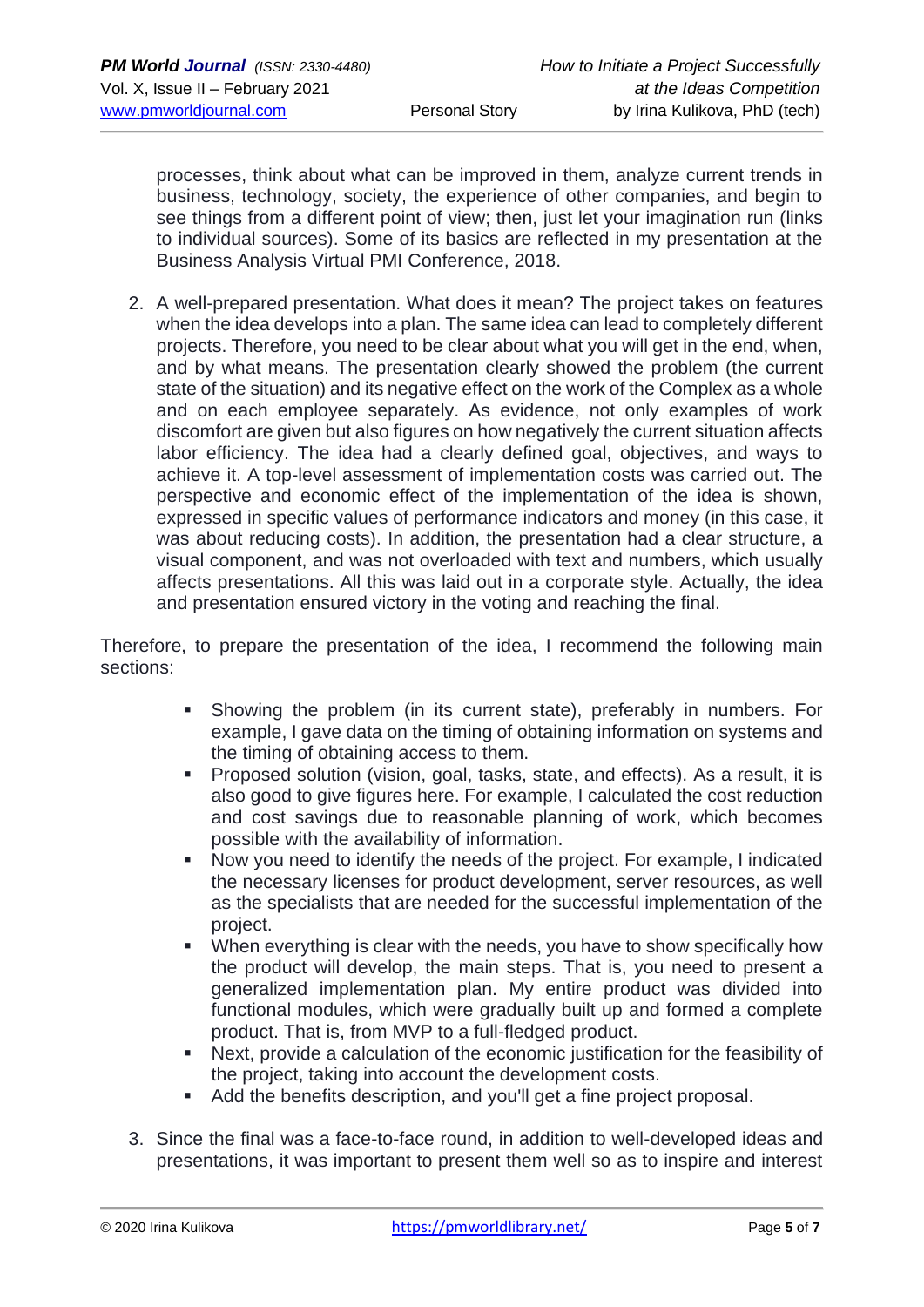the jury of the competition. Public speaking skills can help you here. There is a lot of useful information and courses about this. I would like to indicate that, in my opinion, the most important thing is to speak clearly and understandably, without reading from a piece of paper or tablet. You should also try to make your speech more emotional and interesting. Try to involve the audience in your story. This can be done by asking a question. For example, I asked a question about an existing problem. The question was rhetorical, but people answered it, nodded in agreement, confirming what I said. They were involved and really saw in the implementation of the idea the solution to the existing problem.

Of course, everything may not work out right away. At the time of participation in the competition, I already had a lot of experience in conducting presentations and presales of company projects, and I had won the "Best Innovator" award at the World 2<sup>nd</sup> Innompic Games [6]. But if you don't start, you may never gain this experience.

#### **Summary.**

Thus, the victory in the competition, as well as in any other case, is the result of groundwork. And this can be learned. Don't be afraid to start.

#### **References**

- 1. <https://www.google.org/opportunities/>
- 2. <https://europeanprojects.org/awards/nominations/ideas-competition>
- 3. [https://gordon.tufts.edu/entrepreneurship-center/competitions/ideas-competition](file://///Users/irina/Library/Mobile%20Documents/com~apple~CloudDocs/PMI/%252522)
- 4. https://competitions.archi/competition/bcome-2020--international-ideas[competition/](https://competitions.archi/competition/bcome-2020-_-international-ideas-competition/)
- 5. [https://www.facebook.com/365665560722946/posts/649631008993065/?vh=e&](https://www.facebook.com/365665560722946/posts/649631008993065/?vh=e&d=w) [d=w](https://www.facebook.com/365665560722946/posts/649631008993065/?vh=e&d=w)
- 6. <http://innompics.com/events/innompics2/winners.html>